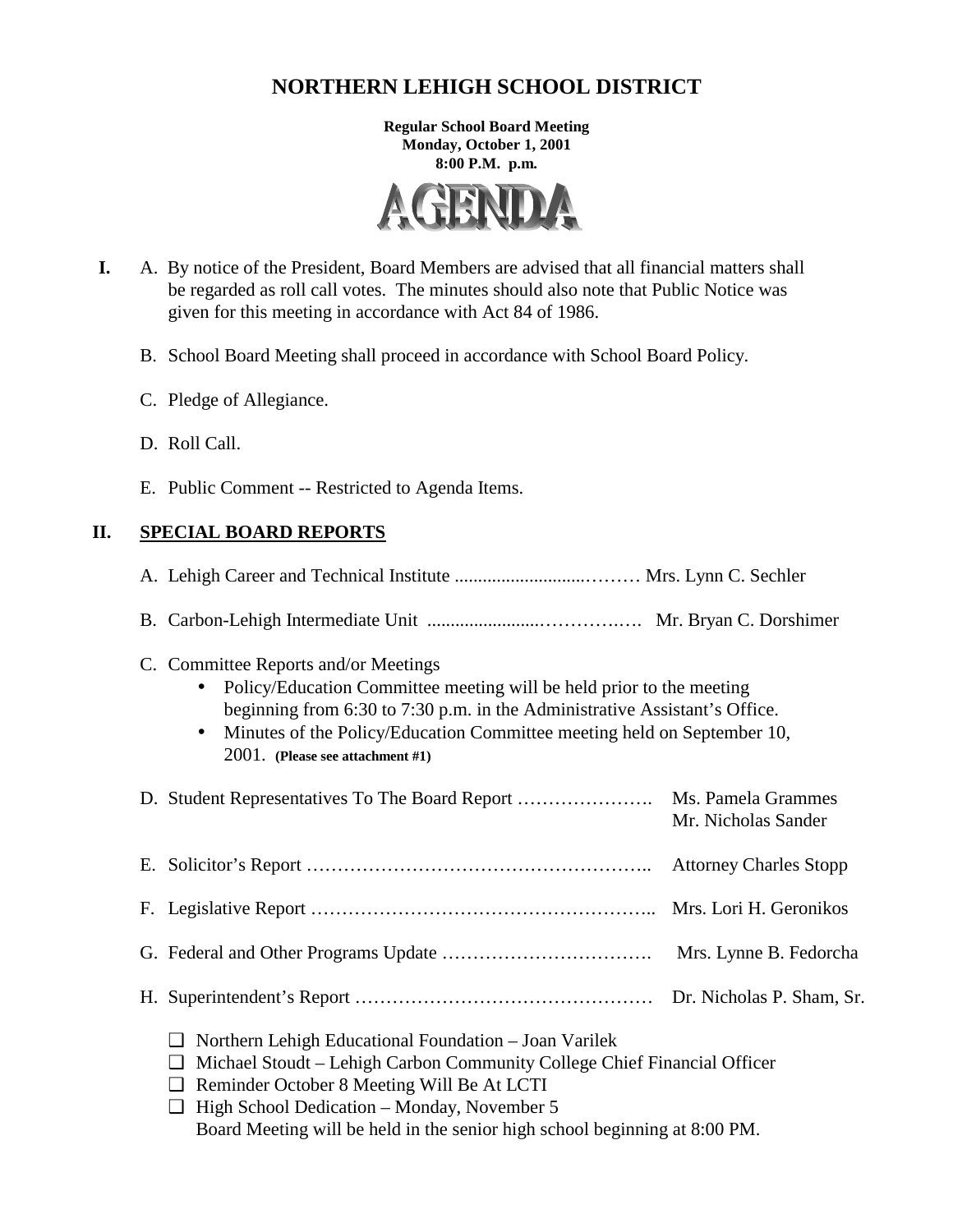I. Executive Work Session – An executive session will be held from 7:30 to 8:00 p.m. for personnel issues.

#### **III. PERSONNEL**

- A. Approve to the recommendation of the superintendent to remove Paul Horner, Food Services Director, from the Act 93 Agreement and make him a contracted employee, effective October 2, 2001.
- B. Approve the recommendation of the superintendent to reclassify Jeffrey Bachman, Assistant Information Technology Coordinator, as an Act 93 Administrator effective October 2, 2001.
- C. Resignation Instructional

Accept the resignation of Cathy Groller, English teacher in the senior high school, to become effective when a certified replacement has been obtained for her position. Mrs. Groller has accepted a position at the Carbon Lehigh Intermediate Unit.

#### D. Substitutes

1. Instructional

Approve the following substitute teachers for the 2001-2002 school year at the substitute teacher rates of \$70.00 for 1-10 non-consecutive days; \$80.00 for 11- 20 non-consecutive days; \$90.00 for 21+ non-consecutive days:

Deborah Fartuch – Elementary Cathy M. Minnich – Mathematics – Homebound Only Richard R. Rupnik – All Subject Areas -- Emergency Certificate John Benson – All Subject Areas – Emergency Certificate Richard Cordova – All Subject Areas – Emergency Certificate Patricia Gober – All Subject Areas – Emergency Certificate Alexandra Harpster – All Subject Areas (Secondary Only) – Emergency Certificate Richard Inhoffer – All Subject Areas – Emergency Certificate Leila deJesus – All Subject Areas – Emergency Certificate Joseph Nester – All Subject Areas – Emergency Certificate Marydonna Portonova – All Subject Areas – Emergency Certificate Eveline Roberts – All Subject Areas – Emergency Certificate Luther Smith, Jr. – All Subject Areas – Emergency Certificate Eugene Tanzosh – All Subject Areas – Emergency Certificate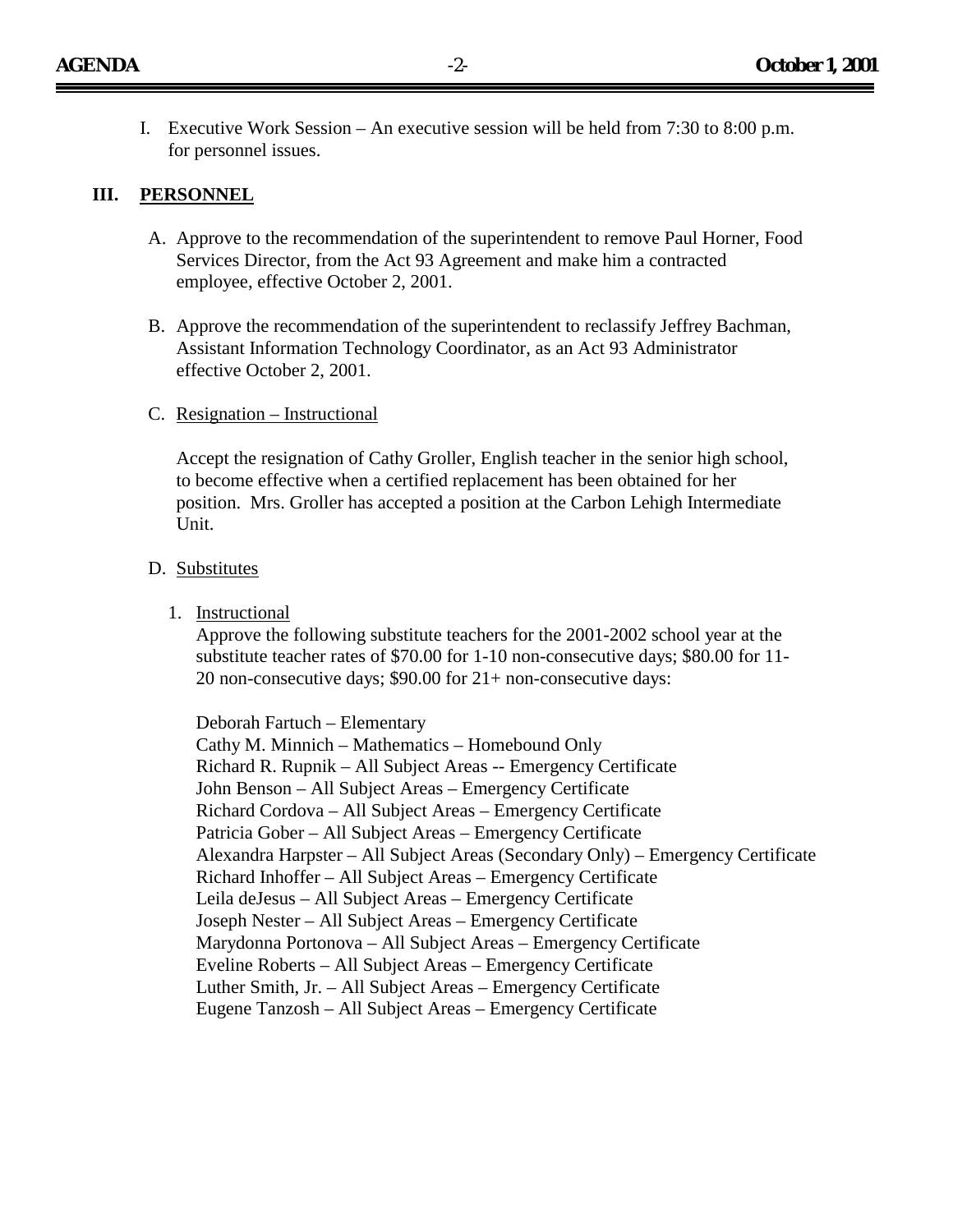#### 2. Non-Instructional

a. Approve the following substitute aide for the 2001-2002 school year at the substitute rate of \$7.25 per hour:

Karen DeLong

b. Approve the following substitute cafeteria worker for the 2001-2002 school year at the substitute rate of \$7.25 per hour:

Karen DeLong Dorothea Curran

#### **IV. POLICY**

- A. Board Policies
	- 1. First Reading
		- a. Approve revisions to policy #006 Meetings, as presented, after first reading. **(Please see attachment #2)**
		- b. Approve revisions to policy #108 Adoption of Textbooks, a presented, after first reading. **(Please see attachment #3)**
	- 2. Second Reading
		- a. Approve policy #222, 323, 423, 523 Tobacco Use, as presented, after second reading. **(Please see attachment #4)**
- B. Conferences Requiring Board Approval
	- 1. Approve the request of Jason Reinhard, middle school health and physical education teacher, to attend Project Alert, a school-based drug prevention program for middle grade teachers, in Norristown on November 13, 2001. Expenses include \$125.00 for registration plus the cost of a substitute for one day and will be paid for through Drug Free funding.
	- 2. Approve the request of Theresa Kokinda, middle school math teacher, to attend the National Middle School Association conference in Washington, DC on November 1, 2 and 3. Expenses for this conference include \$209.00 for registration plus the cost of a substitute teacher for two days and has been approved by the district Professional Education Committee.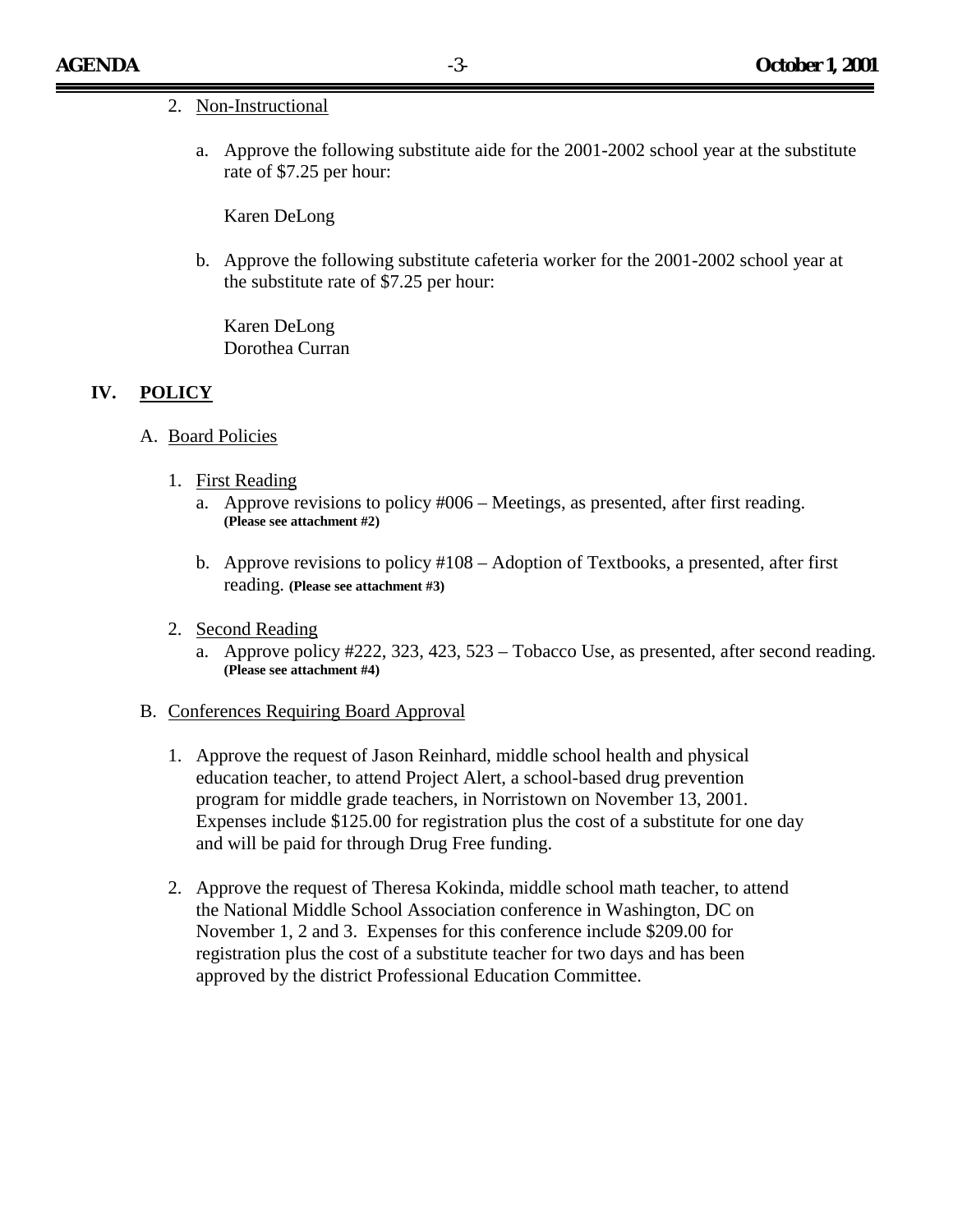- 3. Approve the request of Susan Bowser, middle school Family and Consumer Science Teacher, to attend the National Middle School Association conference in Washington, DC on November 1, 2 and 3. Expenses for this conference include \$209.00 for registration plus the cost of a substitute teacher for two days. And has been approved by the district Professional Education Committee.
- 4. Approve the request of Laurie Newman, Special Education Coordinator, to attend the Fifth Annual Eastern PA Special Education Administrators Conference sponsored by the CLIU in Pocono Manor, PA on October 25 and 26, 2001. Expenses include \$18.00 for travel, \$159.00 for lodging, for a total cost of \$177.00.
- 5. Approve the request of Christine Leslie, senior high biology teacher, to attend the Pennsylvania Science Teacher Association conference on December 6 and 7, 2001 in Hershey. Expenses include \$45.00 for registration, \$104.00 for lodging, \$15.00 miscellaneous expenses, for a total cost of \$164.00 plus the cost of a substitute teacher for two days and has been approved by the district Professional Education Committee.
- 6. Approve the request of Theresa Cinicola, senior high biology teacher, to attend the Pennsylvania Science Teacher Association conference on December 6 and 7, 2001 in Hershey. Expenses include \$45.00 for registration, \$48.00 for travel, \$104.00 for lodging, for a total cost of \$197.00 plus the cost of a substitute teacher for two days and has been approved by the district Professional Education Committee.
- 7. Approve the request of Christopher Iacobelli, to attend a National Organization of Victim Assistance (NOVA) for crisis response team training from October 1-5 and November 5-7, 2001 in Allentown. Expenses include \$100.00 for meals, \$145.00 for travel, for a total cost of \$245.00.
- 8. Approve the request of Dr. Nicholas Sham to attend a Pennsylvania Department of Education Technology Leadership Follow-up Conference on November 29 and 30, 2001 in Hershey, PA. Expenses include \$30.00 for meals, \$79.00 for lodging, \$5.00 miscellaneous expenses for a total cost of \$104.00.
- 9. Approve the request of Bernard Rockovich to attend a Pennsylvania Association of School Business Officials conference in Allentown, PA on November 7, 2001. Expenses include \$115.00 for registration, \$10.00 for meals, \$9.00 for travel, for a total cost of \$134.00.
- 10. Approve the request of Jane Escott and Sheryl Giles to attend the Pennsylvania School Boards Association Fast Track Weekend conferences in Valley Forge, PA on November 17 and 18, 2001. Expenses include \$300.00 each for registration, \$36.00 for travel, \$179.00 for lodging for a total cost of \$815.90.

#### C. Field Trip(s)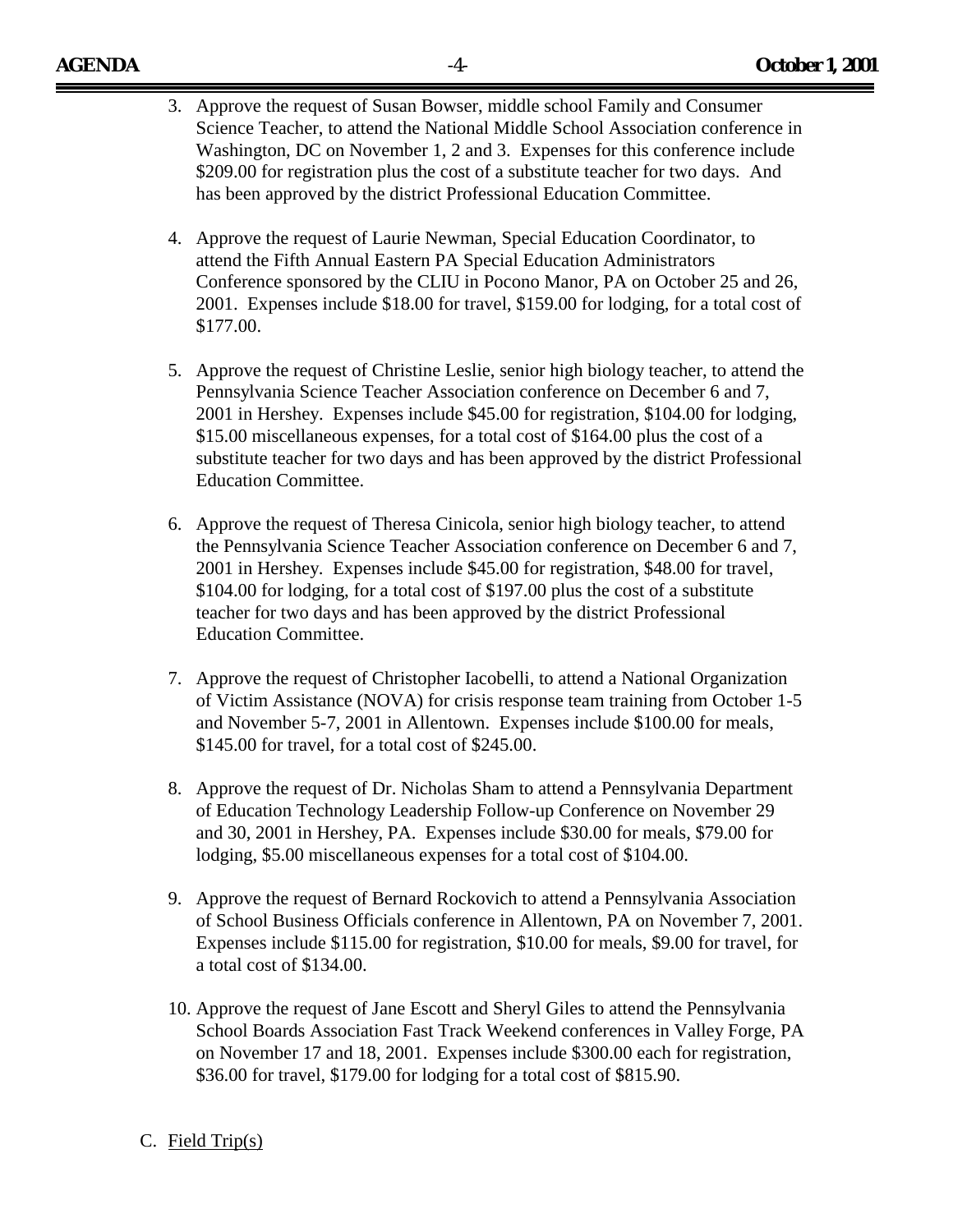- D. Approve the Northern Lehigh High School Student Activities Fund statement for the month of August 2001. **(Please see attachment #5)**
- E. Homebound Instruction

The homebound instruction program is provided to children of school age who cannot attend school. It is recommended that the Board of Education grant homebound instruction for a  $12<sup>th</sup>$  grade student, Student No. 02-28000, for five hours per week, effective September 26, 2001 and ending on October 10, 1001.

# **V. CURRICULUM AND INSTRUCTION**

### **VI. OLD BUSINESS**

### **VII. NEW BUSINESS**

A. Approve the following Resolution authorizing the purchase of Portland Place by the Lehigh Carbon Community College:

**BE IT RESOLVED:** That, in accordance with Section 2.2 of the Rules, Regulations, and Procedures for Lehigh Carbon Community College, following approval by the College's Sponsors, Lehigh Carbon Community College is authorized to purchase the building known as Portland Place, located at 718 Hamilton Street, City of Allentown, County of Lehigh, at a price not to exceed \$3.9 million provided that the annual debt service associated with the purchase of this building shall not exceed the total annual rental payments currently paid to the Allentown Economic Development Corporation**. (Please see attachment #6)** 

B. Northern Lehigh Community Advisory Council

Approve the following individual as a member of the Northern Lehigh Community Advisory Council for 2001-2002 school year. In accordance with School Board Policy #905, this council is established to review, discuss, and make recommendations relating to the various aspects of educational planning for the district. The purpose of this council shall be to improve and implement an on-going, two-way communication between the community and schools. It is understood that the Community Advisory Council's function is advisory only. Meetings of the Community Advisory Council are set for 7:00 – 8:30 p.m. on November 14, 2001, February 13 and April 17, 2002.

#### Ara Barlieb

C. Approve to authorize the superintendent to execute a letter of agreement for the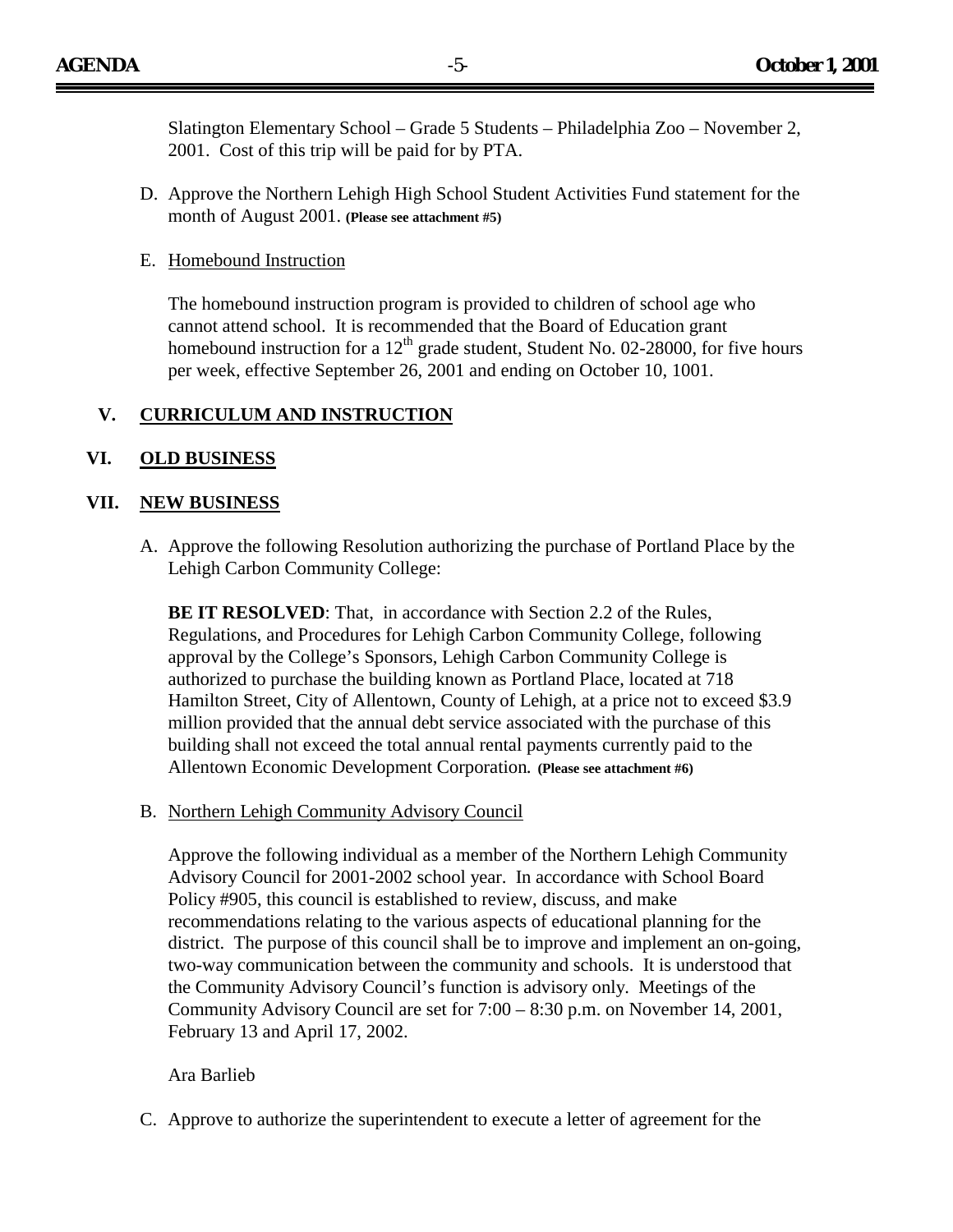2001-2002 academic year with KidsPeace National Centers, Inc. and Lehigh County Mental Health-Mental Retardation to cooperate in the ongoing functioning of the Student Assistant Teams in our district. **(Please see attachment #7)**

D. Approve to impose a maximum late filing fee penalty authorized under 72 Pennsylvania Statues Section 5511.25 upon the Walnutport real estate tax collector for his consistent failure to report, by the tenth of every month, the names of taxable properties, the actual amount collected from each property owner, the discounts granted for penalties applied, and the total amount of taxes received from all sources. The penalty imposed will be \$20.00 per day for the first six days and \$10.00 for each day after. The maximum fee for each statement is \$250.00.

# **VIII. FINANCIAL**

- A. Consider abatement of per capita taxes for the residents that fall within the guidelines as listed in **attachment #8**.
- B. Approve a refund for overpayment of Walnutport Real Estate Taxes for the property owners as listed for the month of September 2001. **(Please see attachment #9)**
- C. Approve payment of bills from the Construction Account, as presented in **attachment #10**.
- D. Approve to deny the request from the Borough of Slatington to renegotiate the contract of the Earned Income Tax office collection costs, the cost of the Earned Income Tax Office renovations in the amount of \$17,009.38, and the office space rental cost of \$432.00 per month. **(Please see attachment #11)**
- E. Approve a \$1,723.41 refund to Joan Vellafane due to duplicate real estate tax payment made on a property located at 7777 Penn Street, Slatington, PA 18080. **(Please see attachment #12)**
- F. Approve a \$1,698.22 refund to Steven and Phyllis Owens, due to fire damage on June 26, 2001 to their property located at 3340 Hill Road, Slatington, PA 18080. The county has reduced the assessed value from \$65,500 to \$25,050 due to the damage. **(Please see attachment #13)**
- G. Approve the exonerate the Borough of Slatington from having to pay real estate taxes on property they purchased which is located at 516-518 E. Church St., Slatington for a period beginning October 3, 2001 in the amount of \$768.10. **(Please see attachment #14)**

# **IX. LEGAL**

# **X. CORRESPONDENCE**

# **XI. INFORMATION**